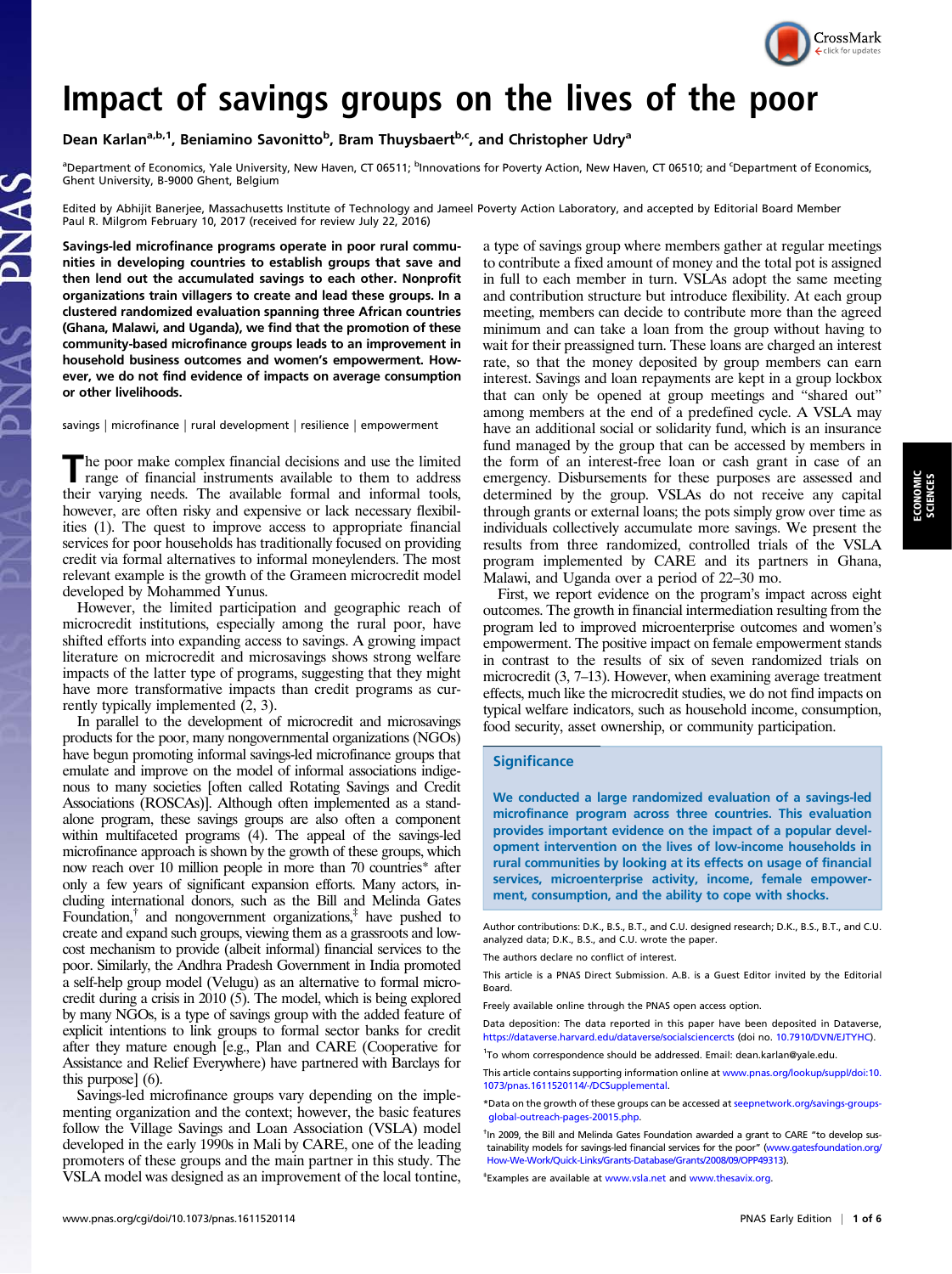Second, we examine the program's effect on resilience to shocks. In villages that suffered from drought (an aggregate shock to the community), we find a positive impact of the program on income (although significance does not hold up to multiple hypotheses correction). There is also some evidence (again, weak statistically) that the positive impact of VSLAs on female empowerment is reduced in villages subject to drought. We find no evidence of differential program effects for households with a self-reported bad harvest (which is a tentative indicator of idiosyncratic shocks after controlling for aggregate rainfall but subject to potential mismeasurement and selection concerns discussed below). Thus, in net, we find at best suggestive evidence that VSLAs may influence risk management capabilities, more so for aggregate shocks than for idiosyncratic shocks.

The results here can be compared with those found in two other randomized evaluations of savings-led microfinance groups in Mali (14) and Malawi (15). In Mali, researchers found positive impacts on food security and investment in cattle but found no impact on female empowerment. In Malawi, researchers found positive impacts on consumption on average (not merely during shocks), business income, and also, investment in housing structure (specifically, expansion in the number of rooms).

This study received approval from the Yale University Human Subjects Committee [Institutional Review Board (IRB) nos. 0805003819, 0904005015, and 0903004937] and the Innovations for Poverty Action Human Subjects Committee (IRB Protocols 010.08April-003, 109.09April-001, and 110.09March-001).

Implemented by CARE and 13 local partner NGOs in the study areas, the VSLA program has three main components:  $(i)$  a groupbased commitment savings mechanism,  $(ii)$  a process for members to request loans from the group at any point, and  $(iii)$  a social or emergency fund financed by members with a regular contribution. In each site, after an initial community meeting to introduce the program, trained officers or agents form and guide VSLAs for an initial cycle (usually 8–12 mo) and provide oversight and support for a second cycle. Groups are comprised of 19–30 members, mostly women, who choose to come together as a result of an agent's promotional activity in the community or after having observed other groups.

[Table S1](http://www.pnas.org/lookup/suppl/doi:10.1073/pnas.1611520114/-/DCSupplemental/pnas.201611520SI.pdf?targetid=nameddest=ST1) compares the implementation strategies and characteristics of VSLAs across the three sites. In each country, the role and mandate of the trainers were slightly different. In Ghana, officers from the NGO (called field officers) were in charge of creating VSLAs in each of their villages. In Uganda and Malawi, however, implementation was designed to facilitate scaling the program in a sustainable way: Local people were trained as village agents, who then trained other groups in the village and surrounding areas for a fee. The Malawi program was designed to rely heavily on these agents at the onset. Program data from the last 3 mo of the study (2nd quarter, 2011) show that 90.3% of the groups created by study partners were created by village agents.<sup>§</sup> In Uganda, the field officer was given the mandate to work in a group of villages and begin training agents only later on in the program's timeline. The difference in strategy is reflected in the fact that, in the same period, only 20.4% of the groups were formed by village agents. Notably, research in Kenya finds important differences in the efficacy of savings-led microfinance groups managed by NGO-paid agents and village agents paid by group members themselves: the village-paid agent model is less expensive; generates more borrowing, savings, and enterprise investment; and likely does this by attracting more business-oriented members (16).



Fig. 1. Program uptake. Percentage of female primary respondents joining a VSLA in the study sample in treatment (solid lines) and control (dotted lines) clusters. GH, Ghana; MW, Malawi; UG, Uganda.

Take-up rates at the end of the study averaged 31.6% across the three sites, with a steady increase over time. We find evidence of the program successfully replicating VSLAs beyond the primary target village, with take up increasing over time and also reaching the control villages, which had a take-up rate of 6.2% by end line. Take-up trends and overall numbers varied slightly across sites as shown in Fig. 1.

At the time of the end-line survey, respondents who had joined a group had been members for a median value of 14 mo, with over 61% of them having completed a full savings cycle and receiving at least one share out. Members made small weekly savings contributions, with median values ranging between purchasing power parity (PPP) 2011 US\$0.66 and \$0.84 across the three countries.<sup>1</sup> The main reported uses for savings share outs (median value of PPP 2011 US\$38.5) were agricultural investments (22%), food  $(16\%)$ , and education costs  $(16\%)$ .

At end line, 68% of members had received at least one loan from the group. The median loan was PPP 2011 US\$19.7, with a median interest charge of 10% flat. The main stated uses for loans were business  $(29\%)$ , food  $(13\%)$ , and education  $(13\%)$ .

We present the results from randomized, controlled trials of the VSLA program across a total of 561 clusters, 282 of which were randomly assigned to treatment and the remaining of which were randomly assigned to control. Treatment clusters received initial promotion and group formation activities by agents of the implementing organizations. [Table S2](http://www.pnas.org/lookup/suppl/doi:10.1073/pnas.1611520114/-/DCSupplemental/pnas.201611520SI.pdf?targetid=nameddest=ST2) presents key features of the research design across the three research sites.

In Ghana, a cluster consisted of one community identified by the partnering NGO as a viable village for implementation of the program. In Malawi and Uganda, to measure organic replication activities of the program, a cluster consisted of two villages: one was identified as the primary village, and a second one was randomly chosen from other villages within a few kilometers of the primary village. The location of the secondary village was not disclosed to the partner NGOs to avoid targeting and, thereby, permit us to measure organic replication. Random assignment was

<sup>§</sup>Information on breakdown by delivery agent, as well as a plethora of other data, are available at [www.thesavix.org/analysis.](http://www.thesavix.org/analysis) However, this online tool does not allow one to see historical results on breakdown by delivery agent. The reported number was given by our study partners and the online tool reflects a similar breakdown for all projects in Malawi across time periods.

<sup>{</sup> Throughout the study, we express currencies in terms of 2011 US dollars using the World Bank's purchasing power parity conversion factor for gross domestic product (GDP), expressed as local currency unit (LCU) per international dollar. For Ghana, the value of this factor is 0.7 Ghanaian cedi to the US dollar; for Malawi, it is 76.26 Malawian kwacha to the US dollar; and for Uganda, it is 833.54 Ugandan shillings to the US dollar.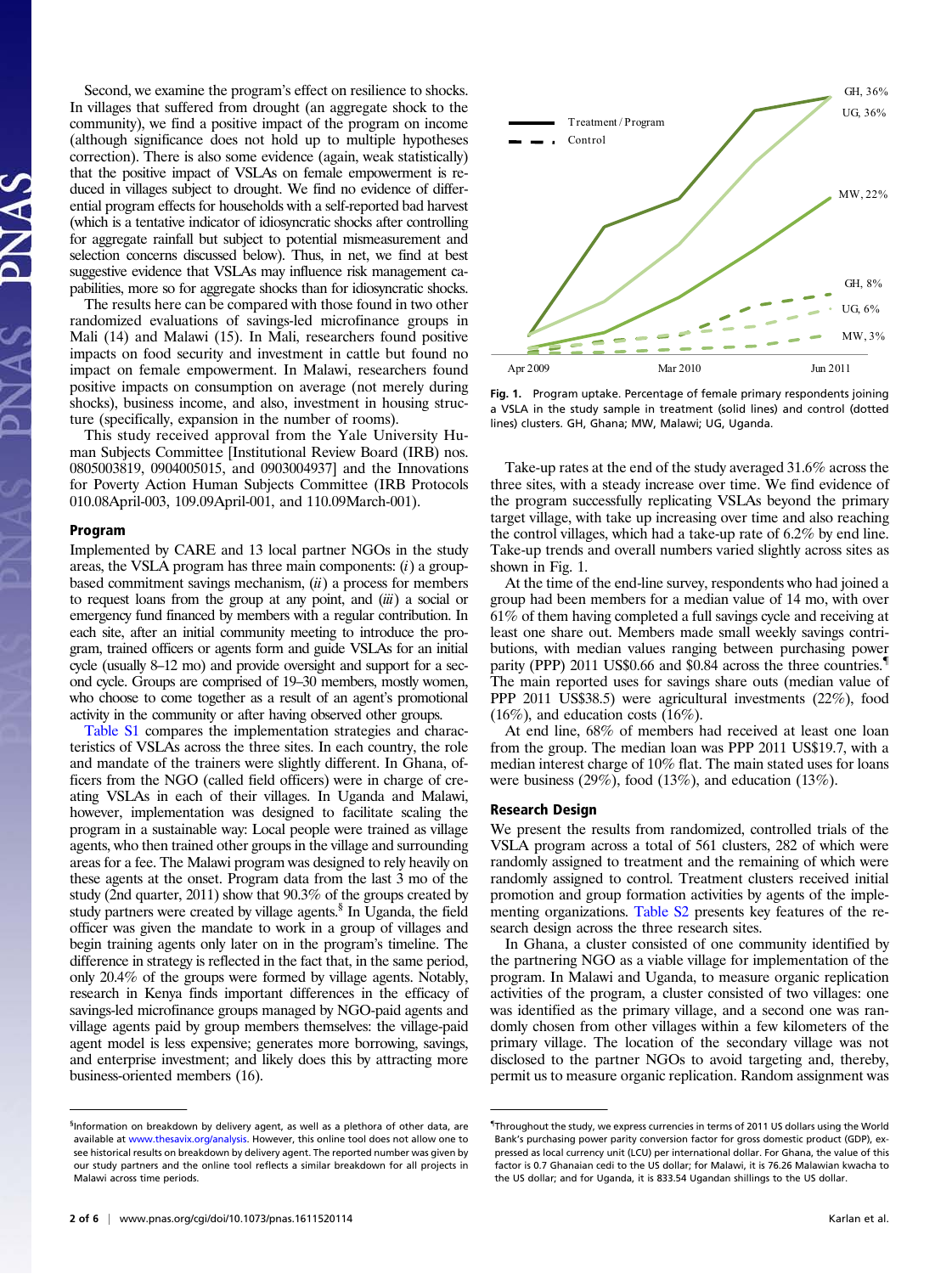stratified at the district level in all three countries and on other variables depending on the country, as specified in [Table S2.](http://www.pnas.org/lookup/suppl/doi:10.1073/pnas.1611520114/-/DCSupplemental/pnas.201611520SI.pdf?targetid=nameddest=ST2)

In each country, the village representatives were first approached to help identify adequate households for surveying. Surveyors then created a list of household heads in the village, from which they randomly selected participants. In the case of Uganda and Malawi, a majority was selected from the primary village, and a smaller number was selected from the secondary village. Overall, we collected panel survey data on 15,221 households from the three sites (survey instruments are available from the authors); 13,564 households were surveyed at baseline, 91.2% of which were resurveyed in the follow-up, and an additional 2,845 households were surveyed in Ghana at end line to mitigate concerns about lower than expected take-up rates in treatment villages and the proximity of control villages to treatment villages, which caused some of the former to adopt the VSLA program.

Four surveys were administered within each wave of data collection. First, a household survey collected information on indicators, such as agricultural production, income-generating activities, and economic shocks. Second, an adult survey collected information on the individual's experience of gender issues and community involvement and on their savings and loans activities. For the majority of our sample (13,502 households), the adult survey was administered to an adult woman in the household.<sup>#</sup> Third, a village survey gathered information about various characteristics of the community. Fourth, a market survey was used to record the market prices of a variety of staple foods grown by respondents.

As is the standard practice for multisite trials, we estimate a pooled model controlling for baseline values of our outcome variables, country, and district, which was used as a stratification variable in each site. SEs are clustered at the village level (comprised of a primary–secondary village pair for Uganda and Malawi). Each column in Table 1 is a result of an independent ordinary least squares regression modeled with the following specification:

$$
Y_{ic}^k = \alpha + \beta_1 \text{Assignment}_c + \beta_2 Z_{ic}^k + T_{Country} + V_{Stratification} + \varepsilon_{ic},
$$

where  $Y_k^k$  is the index k of interest for either the household or the female primary respondent i in cluster c. Assignment, is an indicator female primary respondent i in cluster c. Assignment<sub>c</sub> is an indicator variable for whether the cluster was randomly assigned to receive the VSLA program or not,  $Z_k^k$  is the household or female primary<br>respondent baseline value of the outcome index k (if not available respondent baseline value of the outcome index  $k$  (if not available, the baseline value is replaced with  $-9$  with a dummy variable inthe baseline value is replaced with −9, with a dummy variable indicating a missing value),  $T_{Country}$  is a vector of dummy variables for each of three countries in the study, and  $V_{\text{Stratification}}$  is a vector of dummy variables for districts.

The analysis used here is an "intent to treat" method, where we compare those who were randomly assigned to receive treatment with those who were not, irrespective of actual take up. This approach is important for interpretation and also in accordance with the program's promotion as a community-level intervention. There are two main reasons that we do not estimate the "treatment on the treated," in which we would use random assignment as an instrumental variable for participation in a savings-led microfinance group to estimate the effect of participation on the outcomes of interest. First, participation in a VSLA is a continuous variable, with some just having started participation and others participating for a long time. Second, such a specification requires there to be no indirect effects on others in the community, which contradicts one of the main arguments for savings-led microfinance

programs: that they improve overall community wellbeing and social capital.

Because the program was multifaceted and we collected data on a large number of outcome variables, we are concerned with multiple hypothesis testing, which we address in two ways. First, we create indices for six of eight families of outcomes, which avoids interpreting one individual outcome measured with noise as indicative of a genuine change in an outcome. Second, we calculate q values across outcomes using the Benjamini–Hochberg step-up method (17) to control for false discovery rates. However, theory and evidence from elsewhere on impacts of improved financial inclusion (3) suggest that not all families of outcomes should be considered as equally likely to shift.

For the outcomes, we define six main indices and two aggregate measures: consumption and income. Each measure is formed by grouping together variables of related outcomes.

The financial inclusion index measures the extent of female primary respondents' involvement in the informal credit and savings sector and includes savings balances, loans taken in the last 12 mo, total amount of loans received, whether a person has savings, and whether the respondent is a member of a savings group.

The food security index uses metrics on meal patterns to determine food consumption during the 12 mo prior to surveying. It includes food intake reduction, days without eating for adults and children, and a variable indicating whether the household resorted to borrowing food.

Income is an aggregate measure of household income and revenues from all common sources: agriculture, livestock, business profits, and paid labor. All income measures refer to households' reported monthly values. Monthly household income is calculated as self-reported revenues minus expenses for all income-generating activities carried out by the household in the 12 mo before the survey. Annual microenterprise income is coded as zero for microenterprises operating less than 1 mo that year. Livestock income is the sales proceeds derived from livestock in a month minus the cost of livestock purchases. We do not deduct other input costs when calculating livestock income. Business profits are the profits earned through the households' enterprise(s) calculated as revenues minus costs. If a business operated for less than 1 mo, its profits were not included. Finally, income from paid labor is the income earned by a household member by being a paid employee, including agricultural day laborers.

The business outcomes index measures nonmonetary performance of microenterprises run by household members over the 12 mo preceding a survey. It includes the total number of businesses operated by household members, the sum of months that these businesses were in operation in the year preceding surveying, and whether any of the household's businesses employs labor from outside the household.

The assets index combines two standardized indices measuring household assets and productive assets held by the household. The calculation of values of assets was standardized across the three countries and time periods by expressing each asset value in relative terms: specifically as the number of bicycles needed to purchase one unit of the asset. More information on the construction of this index is provided in [SI Text](http://www.pnas.org/lookup/suppl/doi:10.1073/pnas.1611520114/-/DCSupplemental/pnas.201611520SI.pdf?targetid=nameddest=STXT).

Consumption is an aggregate measure of monthly per capita expenditure on food and nonfood items. Food consumption expenditure used a 1-wk recall, and included only those items for which data were collected across the three sites (grains, tubers, nuts, and beans), meaning it presents only a partial view of the household's consumption basket. The nonfood consumption measure includes monthly per capita household expenditure on transport, clothes, electricity, and petrol.

The women's empowerment index captures women's selfreported influence on household decisions, particularly in relation to food expenses for the household, education and healthcare

<sup>#</sup> The sample of household female respondents at end line was 13,502, corresponding to approximately one woman per household in Ghana and Malawi and one woman per every two households in Uganda. In Uganda, we collected female primary respondent information from a randomly selected 50% of households in our sample.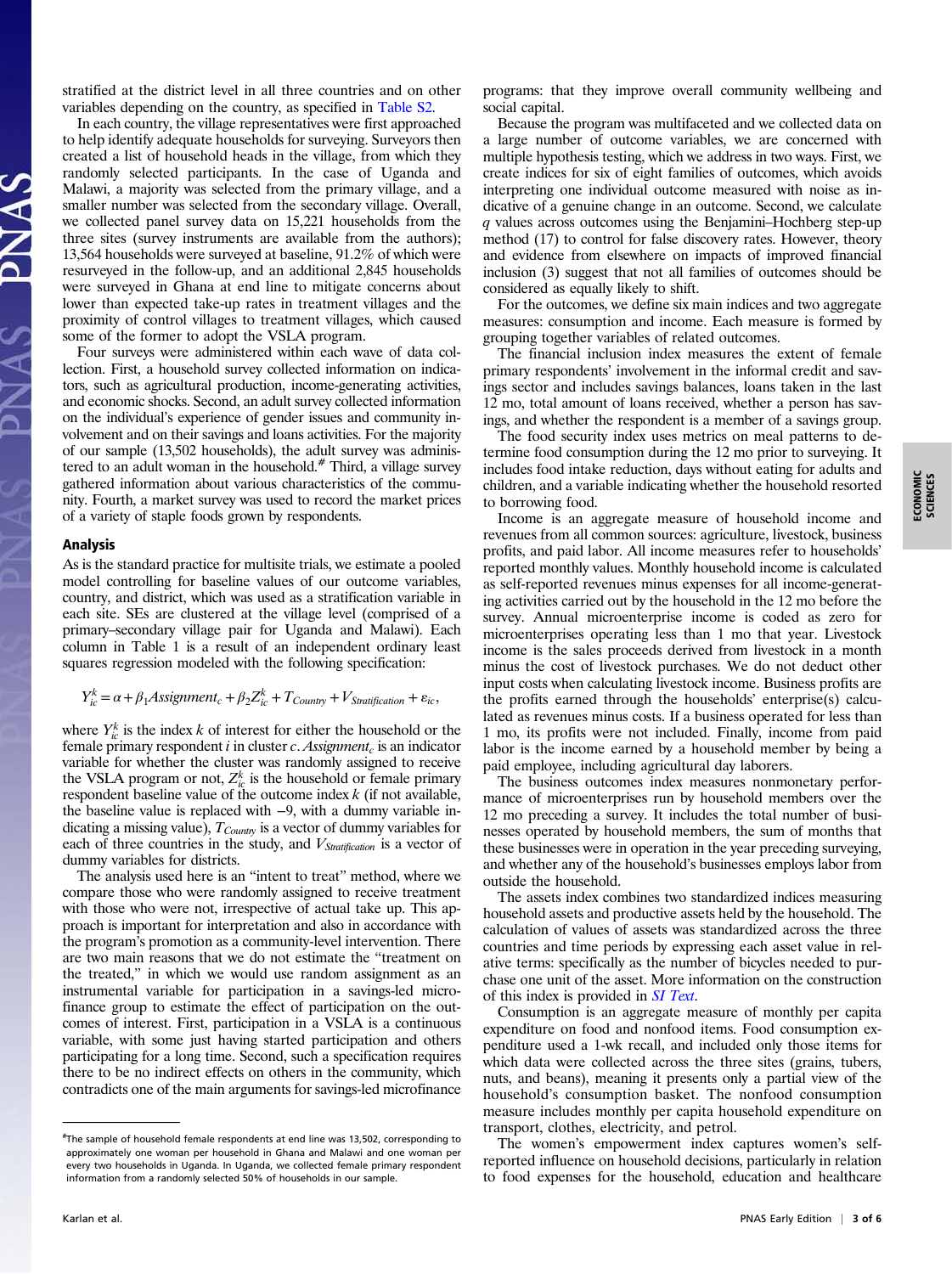expenses for the children, business expenses if the household operates a business, and the women's ability to visit friends.

Finally, the community participation index captures self-reported involvement in community affairs based on whether the female primary respondent has raised an issue before a village chief, government authority, or village council; whether she has attended a community meeting in the 12 mo preceding surveying; and whether she has participated in any social group within the community (a women's or workers' group, for instance).

Table 1 presents the main results of all eight outcome variables, and [Tables S3](http://www.pnas.org/lookup/suppl/doi:10.1073/pnas.1611520114/-/DCSupplemental/pnas.201611520SI.pdf?targetid=nameddest=ST3)–[S10](http://www.pnas.org/lookup/suppl/doi:10.1073/pnas.1611520114/-/DCSupplemental/pnas.201611520SI.pdf?targetid=nameddest=ST10) show their breakdown by components. The indices are constructed as  $Y_{ifc}^k$ , interpreted as the outcome variable  $k$  for adult respondent (or household) *i* in family of outcomes  $k$  for adult respondent (or household)  $i$  in family of outcomes f within a country c. All indices and variables have been defined, such that a higher value corresponds with improved outcomes. A detailed explanation on the method followed for index construction is provided in [SI Text](http://www.pnas.org/lookup/suppl/doi:10.1073/pnas.1611520114/-/DCSupplemental/pnas.201611520SI.pdf?targetid=nameddest=STXT).

AS PNAS

Information on drought and bad harvest interactions in [Tables](http://www.pnas.org/lookup/suppl/doi:10.1073/pnas.1611520114/-/DCSupplemental/pnas.201611520SI.pdf?targetid=nameddest=ST3) [S3](http://www.pnas.org/lookup/suppl/doi:10.1073/pnas.1611520114/-/DCSupplemental/pnas.201611520SI.pdf?targetid=nameddest=ST3)–[S10](http://www.pnas.org/lookup/suppl/doi:10.1073/pnas.1611520114/-/DCSupplemental/pnas.201611520SI.pdf?targetid=nameddest=ST10) examines a critical heterogeneity: whether the program had a differential impact during times of drought or among households reporting a bad harvest. We obtained rainfall data from the daily Africa Rainfall Climatology 2 dataset (18). Based on these data, we created an indicator variable for all villages that experienced a drought (defined as an annual rainfall less than 1 SD below a historic average) 12 mo before the end-line survey. In Uganda and Malawi, 34.6 and 15.4%, respectively, of villages experienced drought. Ghana is excluded from this analysis because the period of our study was exceptionally rainy; all but one village had a larger than average rainfall. In addition, we have end-line data from Uganda and Malawi on households' self-reported experience of a "bad harvest" over the previous year (80.1 and 33.2% of households, respectively).

At end line, we find substantial positive impacts on financial inclusion as a direct outcome of the program. [Table S3](http://www.pnas.org/lookup/suppl/doi:10.1073/pnas.1611520114/-/DCSupplemental/pnas.201611520SI.pdf?targetid=nameddest=ST3) shows that overall participation in informal savings groups (including ROSCAs and other types of groups) is  $17.4\%$  points (SE = 0.015)

# Table 1. Impacts of the program on families of outcome variables

| Parameter                                        | Financial<br>inclusion index<br>(adult female<br>respondent) | Food security | Income and<br>revenue | <b>Business</b><br>outcomes<br>index (household) (\$; household) index (household) (household) (\$; household) | Total asset<br>index | Monthly per<br>capita<br>consumption | Women's<br>empowerment<br>index (adult female<br>respondent) | Community<br>participation<br>index (adult<br>female respondent) |
|--------------------------------------------------|--------------------------------------------------------------|---------------|-----------------------|----------------------------------------------------------------------------------------------------------------|----------------------|--------------------------------------|--------------------------------------------------------------|------------------------------------------------------------------|
| All countries                                    |                                                              |               |                       |                                                                                                                |                      |                                      |                                                              |                                                                  |
| Village offered VSLA                             | $0.313***$                                                   | 0.024         | 3.717                 | $0.057**$                                                                                                      | $-0.005$             | $-0.597$                             | $0.064*$                                                     | 0.035                                                            |
| <b>SE</b>                                        | (0.028)                                                      | (0.024)       | (3.886)               | (0.023)                                                                                                        | (0.019)              | (0.745)                              | (0.034)                                                      | (0.025)                                                          |
| FDR-adjusted P value                             | [0.001]                                                      | [0.453]       | [0.453]               | [0.053]                                                                                                        | [0.804]              | [0.484]                              | [0.160]                                                      | [0.319]                                                          |
| Baseline mean                                    | 0.017                                                        | $-0.013$      | 58.626                | 0.002                                                                                                          | $-0.087$             | 19.028                               | 0.007                                                        | 0.019                                                            |
| End-line mean for<br>control group               | 0.000                                                        | 0.000         | 123.102               | 0.000                                                                                                          | 0.000                | 35.716                               | 0.000                                                        | 0.000                                                            |
| End-line SD for<br>control group                 | 1.000                                                        | 1.000         | 174.204               | 1.000                                                                                                          | 1.000                | 35.519                               | 1.000                                                        | 1.000                                                            |
| Observations                                     | 13,066                                                       | 15,184        | 15,221                | 15,184                                                                                                         | 15,197               | 15,191                               | 13,058                                                       | 13,066                                                           |
| Drought and bad harvest<br>interactions          |                                                              |               |                       |                                                                                                                |                      |                                      |                                                              |                                                                  |
| Village offered VSLA                             | $0.337***$                                                   | $-0.013$      | $-3.335$              | 0.039                                                                                                          | $-0.015$             | $-1.271$                             | $0.124***$                                                   | 0.015                                                            |
| <b>SE</b>                                        | (0.044)                                                      | (0.036)       | (7.460)               | (0.037)                                                                                                        | (0.025)              | (1.010)                              | (0.043)                                                      | (0.046)                                                          |
| FDR-adjusted P value                             | [0.001]                                                      | [0.749]       | [0.749]               | [0.583]                                                                                                        | [0.749]              | [0.557]                              | [0.019]                                                      | [0.749]                                                          |
| Village offered VSLA $\times$<br>drought event   | $-0.122$                                                     | 0.092         | 26.402*               | 0.032                                                                                                          | 0.005                | $-1.197$                             | $-0.119*$                                                    | $-0.024$                                                         |
| <b>SE</b>                                        | (0.080)                                                      | (0.057)       | (15.002)              | (0.058)                                                                                                        | (0.043)              | (2.084)                              | (0.065)                                                      | (0.088)                                                          |
| FDR-adjusted P value                             | [0.260]                                                      | [0.260]       | [0.260]               | [0.772]                                                                                                        | [0.916]              | [0.772]                              | [0.260]                                                      | [0.898]                                                          |
| Drought event                                    | 0.010                                                        | $-0.119***$   | 2.535                 | $-0.044$                                                                                                       | $-0.008$             | $3.153*$                             | 0.058                                                        | 0.030                                                            |
| <b>SE</b>                                        | (0.056)                                                      | (0.043)       | (10.748)              | (0.043)                                                                                                        | (0.041)              | (1.656)                              | (0.041)                                                      | (0.063)                                                          |
| FDR-adjusted P value                             | [0.861]                                                      | [0.045]       | [0.861]               | [0.611]                                                                                                        | [0.861]              | [0.231]                              | [0.434]                                                      | [0.861]                                                          |
| Village offered VSLA x<br>reported a bad harvest | $-0.007$                                                     | 0.022         | 4.668                 | 0.080                                                                                                          | 0.017                | 1.564                                | $-0.055$                                                     | 0.041                                                            |
| <b>SE</b>                                        | (0.055)                                                      | (0.045)       | (9.559)               | (0.049)                                                                                                        | (0.027)              | (1.503)                              | (0.053)                                                      | (0.061)                                                          |
| FDR-adjusted P value                             | [0.898]                                                      | [0.723]       | [0.723]               | [0.723]                                                                                                        | [0.723]              | [0.723]                              | [0.723]                                                      | [0.723]                                                          |
| Reported a bad harvest                           | $-0.007$                                                     | $-0.590***$   | $-19.408***$          | $-0.048$                                                                                                       | $-0.072***$          | $-1.343$                             | 0.003                                                        | $-0.007$                                                         |
| <b>SE</b>                                        | (0.038)                                                      | (0.036)       | (7.080)               | (0.033)                                                                                                        | (0.027)              | (1.288)                              | (0.040)                                                      | (0.045)                                                          |
| FDR-adjusted P value                             | [0.949]                                                      | [0.001]       | [0.022]               | [0.300]                                                                                                        | [0.022]              | [0.477]                              | [0.949]                                                      | [0.949]                                                          |
| Baseline mean                                    | 0.109                                                        | 0.111         | 61.325                | 0.161                                                                                                          | 0.024                | 19.960                               | $-0.122$                                                     | $-0.029$                                                         |
| End-line mean for<br>control group               | 0.090                                                        | 0.239         | 147.631               | 0.012                                                                                                          | $-0.182$             | 37.810                               | 0.214                                                        | 0.288                                                            |
| End-line SD for<br>control group                 | 1.074                                                        | 0.975         | 201.660               | 1.022                                                                                                          | 0.736                | 37.494                               | 0.947                                                        | 1.084                                                            |
| Observations                                     | 6,404                                                        | 8,297         | 8,298                 | 8,296                                                                                                          | 8,298                | 8,298                                | 6,403                                                        | 6,404                                                            |

Results presented are mean standardized intent to treat estimates, including indicator variables for country, a control for the baseline value of the outcome variable, and a control for the geographic units used for stratification. All indices are standardized with respect to the control group in that wave of data. For both household- and adult-level outcome measures, SEs are clustered at the village level. Drought event is an indicator variable for all villages that experienced a drought in the 12 mo preceding the end line. More details are in Analysis. The bad harvest variable is an indicator of household self-reports on whether they had a bad harvest in the 12 mo preceding end line. All dollar values are in 2011 US dollars PPP. In Uganda, baseline values of the food security index present a standardized count of the number of meals eaten the day before surveying; in Ghana, neither survey included data on kids skipping meals or households borrowing food. At baseline, the business outcomes index for the three countries does not include whether the business has any employees; for Uganda, it does not include the number of months that the business has been in operation over the preceding year. At baseline, the assets index for Ghana is a simple standardized count of the categories of assets owned by the household. At baseline, total consumption per capita for Ghana and Uganda does not include food expenses. At baseline, the women's empowerment index for Ghana does not include data on women's influence on business decisions or visits to friends and family; for Uganda, it does not include data on women's decision-making power with respect to food. Significance levels are given (\*10%; \*\*5%; \*\*\*1%). False discovery rate (FDR), adjusted p-values, also known as q-values, were used to correct for multiple hypothesis testing. These were calculated following the Benjamini–Hochberg method (18).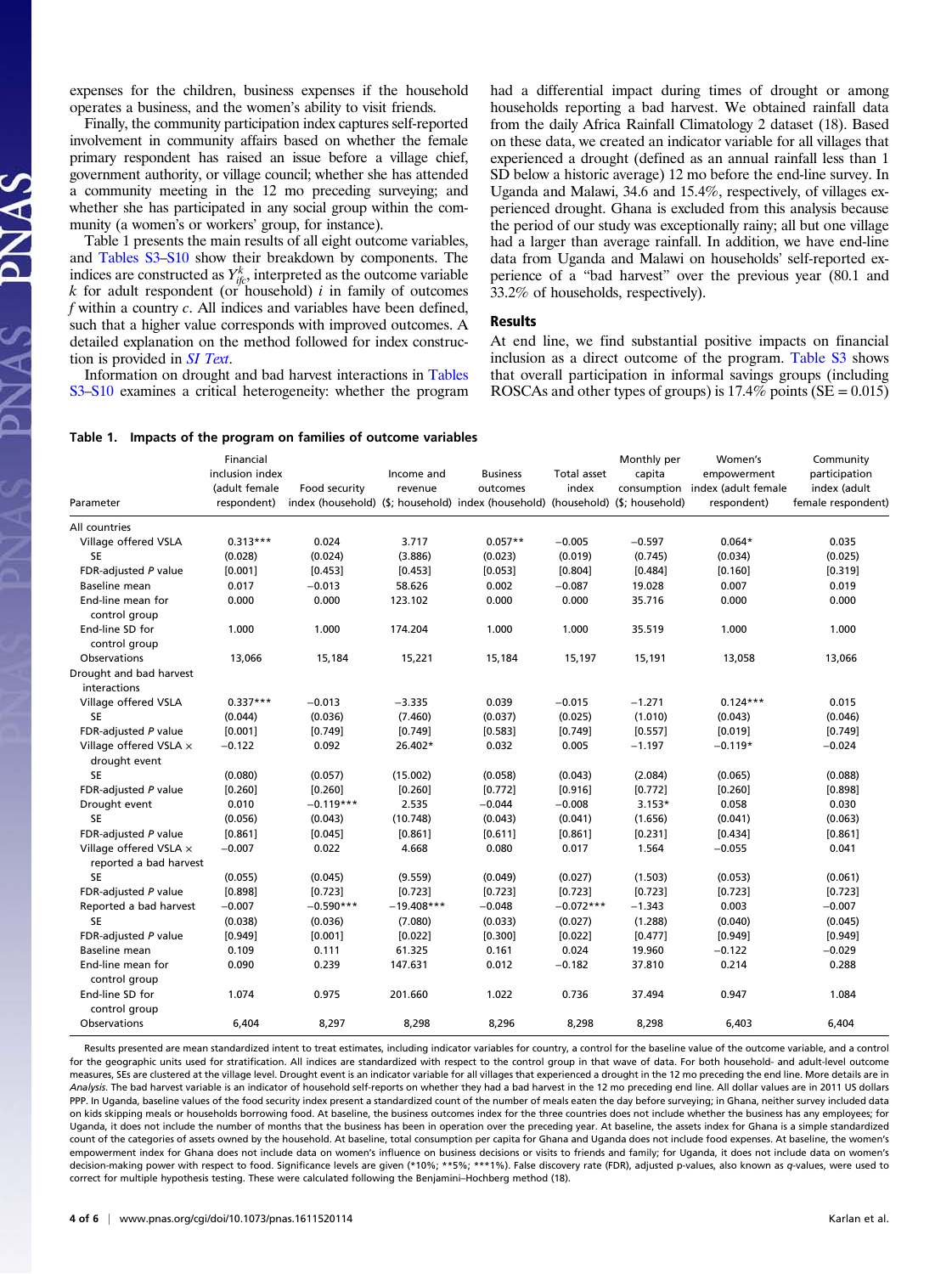greater for female primary respondents in program areas. Total reported savings are also significantly higher by PPP 2011 US\$13.7 (SE = 4.488), equivalent to a  $34.5\%$  increase relative to savings balances of respondents in control areas. As expected, the program improves access to credit as well: 42.1% of women obtained a loan in the year leading up to the end-line survey, an 11% point difference ( $SE = 0.012$ ) from the control group. The average amount borrowed in a year is 16.2% higher or PPP 2011 US\$6.6 ( $SE = 3.851$ ) in program communities. Drought and bad harvest interactions in Table 1 find no evidence that the positive impact on financial inclusion is any stronger for households in treatment villages who experienced a poor harvest.

Table 1, food security index (household) shows that the program, on average, had no significant positive impacts on food security. A closer look at bad shocks (Table 1, drought and bad harvest interactions) shows that drought has a strong negative impact  $(-0.119 S D, SE = 0.043)$  on food security for households in control villages as does a poor harvest (−0.590 SD, SE = 0.036). There is no evidence that the program improves food security for treatment households reporting a poor harvest or those who experienced drought [although the point estimate for the latter is large enough to be important (0.092 SD with  $SE = 0.057$ ); thus, we cannot rule out positive and important impacts on food security].

Similarly, the program does not show a positive effect on income for the overall sample. We do find, however, a positive program effect (PPP US\$26.4,  $SE = 15.002$ ) for treatment villages suffering from a drought event, although it is not statistically significant after correcting for multiple hypothesis testing  $(q$  value = 0.260). When we analyze components of the household income measure in [Table S5](http://www.pnas.org/lookup/suppl/doi:10.1073/pnas.1611520114/-/DCSupplemental/pnas.201611520SI.pdf?targetid=nameddest=ST5), we find that the program has an overall positive impact on monthly household business profits of PPP US\$5.6 ( $SE = 1.857$ ) or 24.4%, but it does not affect income for other household activities. There is no evidence that the program improves income or revenues for households reporting a poor harvest. These findings suggest that the VSLA program has an overall effect on business profits and also insulates members from adverse aggregate shocks on their economic activity more broadly.

Next, we find a  $0.06$ -SD (SE = 0.023) positive impact of the program on an index of business outcomes. [Table S6](http://www.pnas.org/lookup/suppl/doi:10.1073/pnas.1611520114/-/DCSupplemental/pnas.201611520SI.pdf?targetid=nameddest=ST6) shows that VSLAs lead to a slight increase in the total number of businesses operated by the household  $(0.024 \text{ business, } SE = 0.014; \text{ equiv-}$ alent to a 6.3% increase). Households in treatment communities operated businesses  $0.20 \text{ mo} (\text{SE} = 0.098)$  longer than the control group, equivalent to an 8.6% increase. It should be noted that businesses operated by households in the sample are mostly shortterm seasonal businesses, with an average total of 2.33 mo of business operation per household in the control group. Although it is fairly uncommon for businesses to use outside labor, we find that VSLAs lead to a 1.0% point increase (SE =  $0.004$ )—a 26.3% increase compared with a 3.8% control group average in the number of households with at least one employee in its business(es). Thus, the VSLA program stimulates investments to extend and expand businesses operated by the households. Information on drought and bad harvest interactions in [Table S6](http://www.pnas.org/lookup/suppl/doi:10.1073/pnas.1611520114/-/DCSupplemental/pnas.201611520SI.pdf?targetid=nameddest=ST6) shows no evidence that these positive effects on business activities are any different among households that experience a bad harvest or in communities that experience drought.

Table 1, total asset index (household) and [Table S7](http://www.pnas.org/lookup/suppl/doi:10.1073/pnas.1611520114/-/DCSupplemental/pnas.201611520SI.pdf?targetid=nameddest=ST7) find no impact on total assets owned by households nor any differential impacts for those experiencing bad shocks.

Table 1, monthly per capita consumption (\$; household) and [Table S8](http://www.pnas.org/lookup/suppl/doi:10.1073/pnas.1611520114/-/DCSupplemental/pnas.201611520SI.pdf?targetid=nameddest=ST8) find no impact on consumption in both the aggregate or the component measures, nor do they find a differential impact for those experiencing drought. Here, it should be noted that the consumption measure refers only to 30 d preceding the interview and therefore, could miss consumption smoothing benefits.

Table 1, women's empowerment index (adult female respondent) shows a significant impact of the VSLA program on the empowerment of female primary respondents. Surveyed women in program communities display a  $0.06$ -SD (SE =  $0.034$ ) increase in their influence on household decision-making. [Table S9](http://www.pnas.org/lookup/suppl/doi:10.1073/pnas.1611520114/-/DCSupplemental/pnas.201611520SI.pdf?targetid=nameddest=ST9) shows that this impact is strong across the board, with a  $4.2\%$  point (SE = 0.016) improvement in the share of women who have a high degree of control over household business decisions, a  $3.7\%$  point (SE = 0.014) increase in control over food expenses, and a 2.9% point  $(SE = 0.015)$  increase in women with influence on education expenses. The results in Table 1, drought and bad harvest interactions suggest that this increase in influence occurs only in communities that are not experiencing a drought: there is a  $-0.119$ -SD (SE = 0.065) decrease in female influence on household decision-making in treatment communities that suffer from drought.

Finally, we do not find evidence of a similar impact on female primary respondents' community participation. However, [Table S10](http://www.pnas.org/lookup/suppl/doi:10.1073/pnas.1611520114/-/DCSupplemental/pnas.201611520SI.pdf?targetid=nameddest=ST10) does show a significant 2.3% points ( $SE = 0.011$ ) increase in the number of women who attended a community meeting in the last 12 mo.

[Datasets S1](http://www.pnas.org/lookup/suppl/doi:10.1073/pnas.1611520114/-/DCSupplemental)–[S7](http://www.pnas.org/lookup/suppl/doi:10.1073/pnas.1611520114/-/DCSupplemental) provide some additional results of interest, such as balance and attrition analyses, and breakdowns of impact by country and components.

We find important impacts after 2–3 y of treatment beginning: VSLAs facilitate investment and empower women. We find no evidence of differential impacts on any of the outcomes after an idiosyncratic agricultural shock (experiencing a bad harvest after controlling for bad rainfall). It is possible that the VSLA treatment could affect the likelihood of a poor harvest conditional on the aggregate shock by changing agricultural investment or technology. In this case, the unobserved characteristics of farmers reporting a poor harvest conditional on bad rainfall in a VSLA community might be different from those of farmers reporting the same in a control community, making the coefficient of this interaction difficult to interpret. However, we find no evidence of a VSLA impact on farming activities [\(Table S5,](http://www.pnas.org/lookup/suppl/doi:10.1073/pnas.1611520114/-/DCSupplemental/pnas.201611520SI.pdf?targetid=nameddest=ST5) all countries), suggesting that any such selection effect is minimal.

The positive impact on income after bad rainfall (an aggregate community shock) could suggest that VSLAs may work through a savings mechanism, not merely an insurance mechanism that builds risk-sharing within the community. Naturally, the two are not mutually exclusive channels through which the program can generate impact. Given that these results do not maintain statistical significance after correcting for multiple hypotheses, we encourage replication of these evaluations.

Beyond establishing the base evidence for the average impact of these programs, three key and related questions remain. What exactly is new? Why does the specific pattern of impacts vary across countries? What is the mechanism through which these programs generate change? A VSLA requires no external capital and no legal infrastructure to issue and collect loans and is, in fact, similar to existing informal mechanisms, such as ROSCAs. However, average impact ensued. The average household in a community offered an opportunity to form a VSLA increased its financial savings by almost 35% or \$14. Average household monthly consumption expenditure is about \$200, and therefore, this change in savings balances is significant, albeit unlikely to be transformative. Therefore, it is unsurprising that there is no evidence of average impacts on household income, consumption, food security, or asset ownership. We instead find changes in the realms most directly linked to the VSLA: nonfarm business operations and women's empowerment.

However, these effects vary across populations and countries. A detailed exploration of differences in implementation across the three countries may help us understand the mechanism through which it generates the average impacts that we have documented. A savingsled microfinance group might be thought of as a new "social" technology, one for which all of the necessary components existed beforehand but that still required some external agent to promote and train groups. Indeed, researchers in Mali found that, when villages